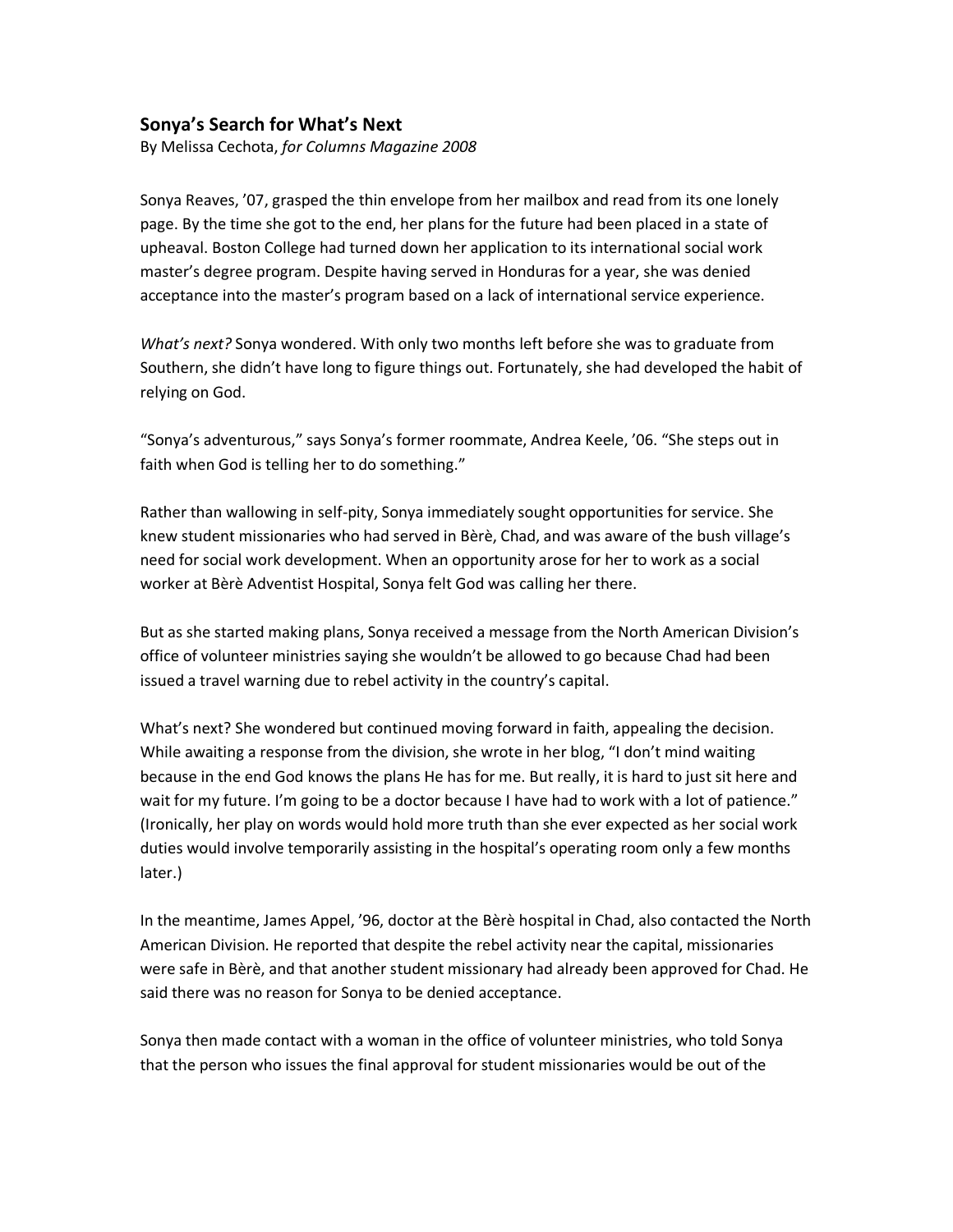office, but that she would personally take care of Sonya's case. It was ultimately her decision that gave Sonya the go-ahead for Chad.

"I felt that this is what was supposed to happen," Sonya says, "it was all just waiting on God for His timing."

## **Arriving in Africa**

In August, Sonya arrived in the vast and richly populated continent of Africa for a year-long term as a social work student missionary.

Upon arrival, she was introduced to her new seven-member *famille* (family) and shown her new home, a cozy hut settled beside a guava tree. Sonya admits to being terrified at first; she was tired, scared, and alone in a new country. And with one look at the hole in the ground for a toilet, she wondered, *How am I going to survive this?* There was also a language barrier stifling communication between herself and her French-speaking *famille*.

She quickly learned that laughing, smiling, shaking hands, and using body language were the best ways of communicating when language is a barrier. "Actions do speak louder than words," she comments, "as does a gentle touch, a smile, and walking an extra mile for someone."

Despite the language barriers and the drastic difference in lifestyle, Sonya has come to appreciate the culture. "I have fallen in love," she says, "with the simplicity of living in my mud hut, using the hole in the ground, and washing out of a bowl for my shower."

Sonya occasionally has "what's next?" moments, especially because the work of a social worker in Bèrè sometimes appears non-existent. The challenge of sharing Jesus with her *famille* weighs heavily on her, but because of her willingness to try new things and her commitment to following God's will, she perseveres.

Through Sonya's actions as a social worker, which *do* speak volumes to the natives, she has helped develop several programs in Bèrè, including a program focused on awareness and treatment of tuberculosis (one of the largest killers in Chad), an HIV/AIDS program, and a program for pregnant mothers and their newborn children.

Saving lives has become a vital interest to Sonya, both physically and spiritually. Rampant illness and death are a part of life in Bèrè. In addition to having suffered from four cases of malaria and one case of Tchadian flu, Sonya has had first-hand accounts of the loss of life. While assisting one of the volunteer surgeons in the operating room a hysterectomy, she held the woman's hand and prayed.

"She is the first person whom I didn't really know that I prayed so hard for," she says. "I pleaded with God." Still, the woman died. Sonya helped cover and prepare the body for the family. She